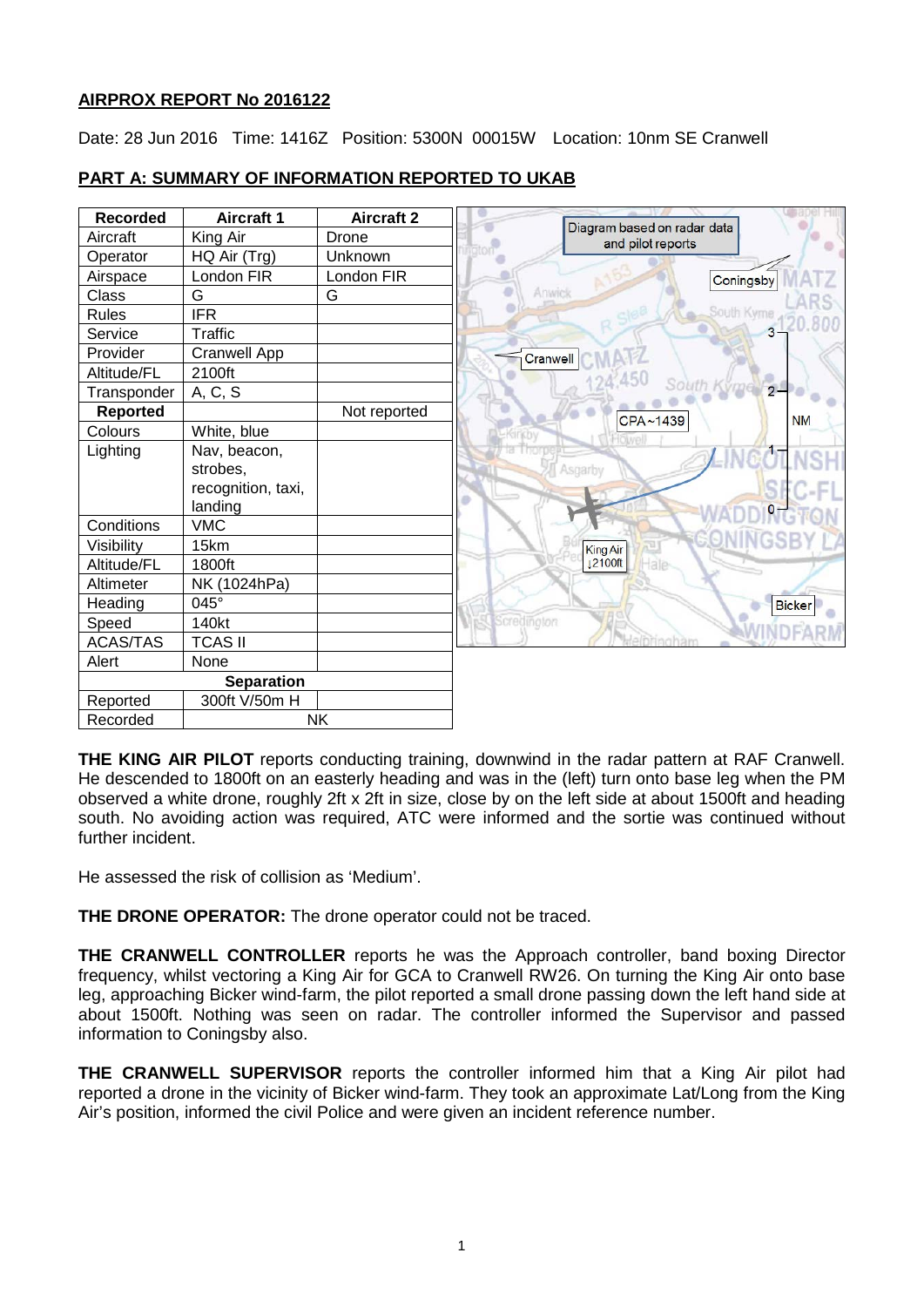#### **Factual Background**

The weather at Cranwell was recorded as follows:

METAR EGYD 231350Z 29004KT 9999 FEW014 OVC023 20/18 Q1015 WHT BECMG SCT025 BLU= METAR EGYD 231450Z 29006KT 9999 FEW018 BKN025 OVC050 21/17 Q1015 BLU TEMPO SCT018 WHT=

#### **Analysis and Investigation**

#### **UKAB Secretariat**

The Air Navigation Order 20[1](#page-1-0)6, Article 241<sup>1</sup> states:

'A person must not recklessly or negligently cause or permit an aircraft to endanger any person or property.'

There are no specific ANO regulations limiting the maximum height for the operation of drones that weigh 7kg or less other than if flown using FPV (with a maximum weight of 3.5kg) when 1000ft is the maximum height. Drones weighing between 7kg and 20kg are limited to 400ft unless in accordance with airspace requirements. Notwithstanding, there remains a requirement to maintain direct, unaided visual contact with the aircraft sufficient to monitor its flight path in relation to other aircraft, persons, vehicles, vessels and structures for the purpose of avoiding collisions. CAP 722 gives guidance that, within the UK, visual line of sight (VLOS) operations are normally accepted to mean a maximum distance of 500m [1640ft] horizontally and 400ft [122m] vertically from the Remote Pilot.

Article 94, paragraphs 2, 3 and 4 state:

(2) The person in charge of a small unmanned aircraft may only fly the aircraft if reasonably satisfied that the flight can safely be made.

(3) The person in charge of a small unmanned aircraft must maintain direct, unaided visual contact with the aircraft sufficient to monitor its flight path in relation to other aircraft, persons, vehicles, vessels and structures for the purpose of avoiding collisions.

(4) The person in charge of a small unmanned aircraft which has a mass of more than 7kg excluding its fuel but including any articles or equipment installed in or attached to the aircraft at the commencement of its flight, must not fly the aircraft

(a) in Class A, C, D or E airspace unless the permission of the appropriate air traffic control unit has been obtained;

(b) within an aerodrome traffic zone during the notified hours of watch of the air traffic control unit (if any) at that aerodrome unless the permission of any such air traffic control unit has been obtained; or

(c) at a height of more than 400 feet above the surface unless it is flying in airspace described in sub-paragraph (a) or (b) and in accordance with the requirements for that airspace.

A CAA web site<sup>[2](#page-1-1)</sup> provides information and guidance associated with the operation of Unmanned Aircraft Systems (UASs) and Unmanned Aerial Vehicles (UAVs).

Additionally, the CAA has published a UAV Safety Notice<sup>[3](#page-1-2)</sup> which states the responsibilities for flying unmanned aircraft. This includes:

'You are responsible for avoiding collisions with other people or objects - including aircraft. Do not fly your unmanned aircraft in any way that could endanger people or property.

 $\overline{\phantom{a}}$ 

<span id="page-1-0"></span><sup>&</sup>lt;sup>1</sup> Article 23 of the ANO 2016 details which Articles apply to small unmanned aircraft.

<span id="page-1-1"></span><sup>2</sup> www.caa.co.uk/uas

<span id="page-1-2"></span><sup>3</sup> CAP 1202